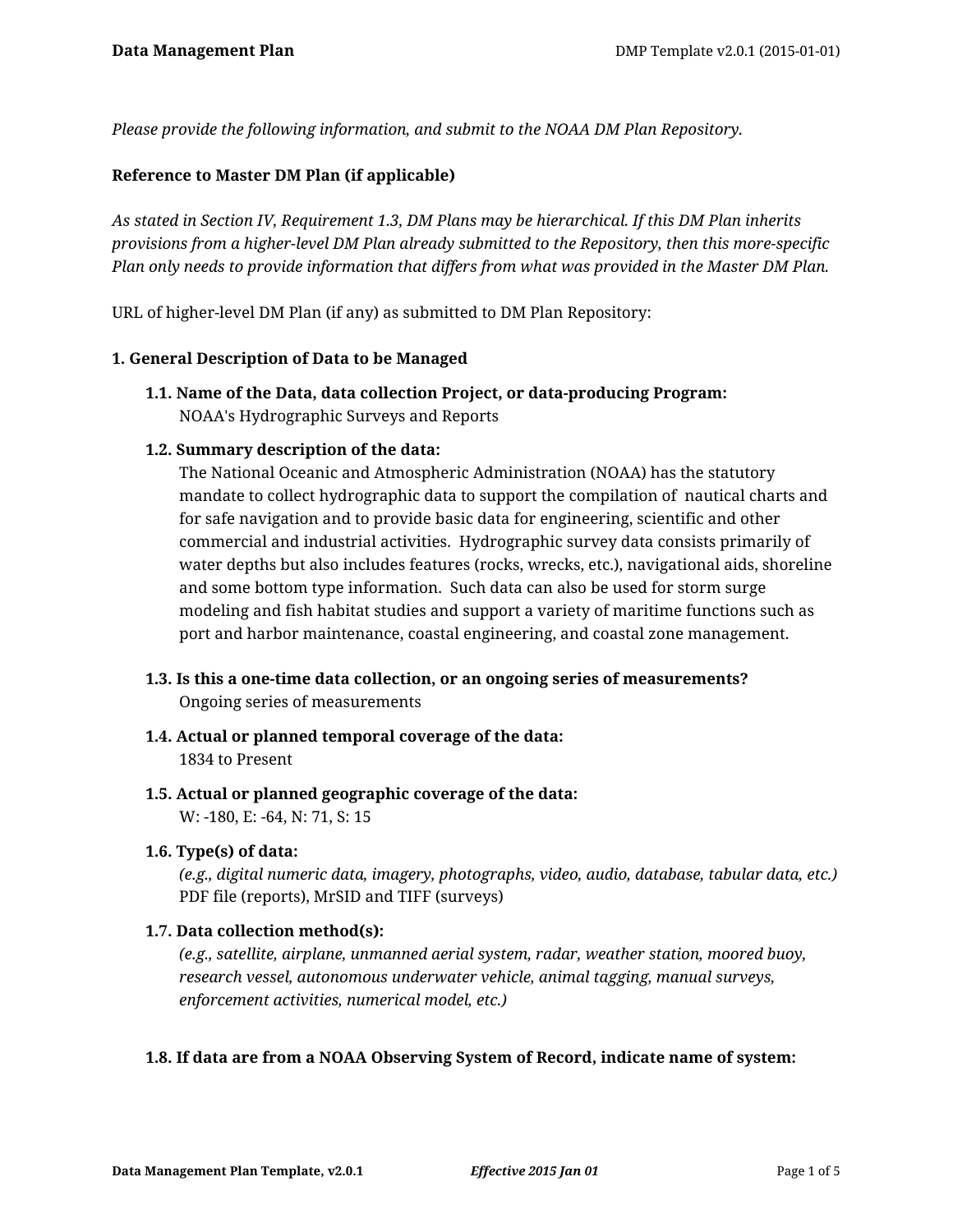#### **1.8.1. If data are from another observing system, please specify:**

#### **2. Point of Contact for this Data Management Plan (author or maintainer)**

#### **2.1. Name:**

Patrick Keown

**2.2. Title:** Metadata Contact

#### **2.3. Affiliation or facility:**

**2.4. E-mail address:** patrick.keown@noaa.gov

**2.5. Phone number:** 240-533-0031

#### **3. Responsible Party for Data Management**

*Program Managers, or their designee, shall be responsible for assuring the proper management of the data produced by their Program. Please indicate the responsible party below.*

**3.1. Name:**

Patrick Keown

**3.2. Title:** Data Steward

#### **4. Resources**

*Programs must identify resources within their own budget for managing the data they produce.*

**4.1. Have resources for management of these data been identified?**

# **4.2. Approximate percentage of the budget for these data devoted to data management ( specify percentage or "unknown"):**

#### **5. Data Lineage and Quality**

*NOAA has issued Information Quality Guidelines for ensuring and maximizing the quality, objectivity, utility, and integrity of information which it disseminates.*

# **5.1. Processing workflow of the data from collection or acquisition to making it publicly accessible**

*(describe or provide URL of description):*

Process Steps:

- HSD has traditionally been the organization that acquired the bulk of the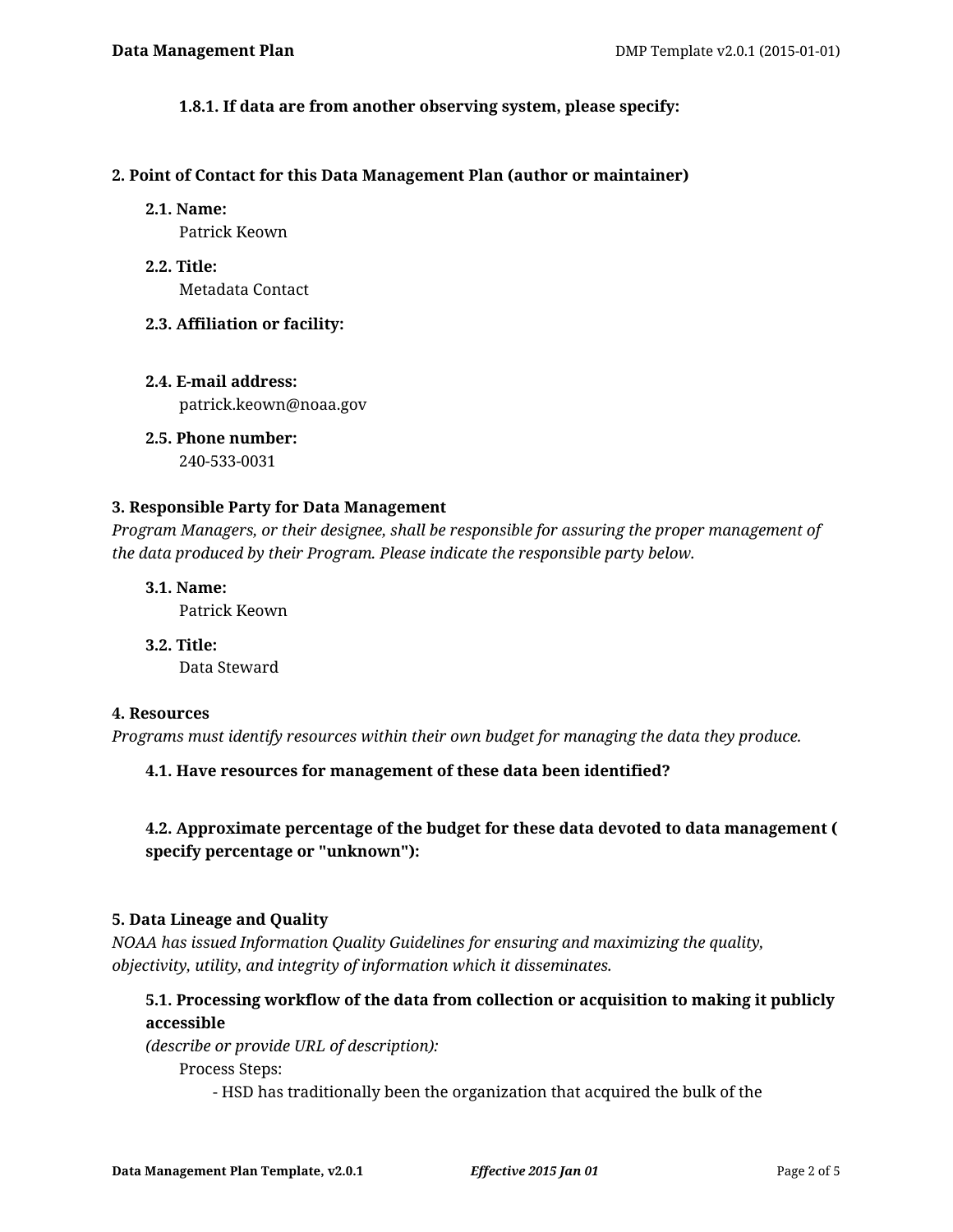hydrographic survey data. Beginning in 1834 hydrographic data was collected by a fleet of survey ships in deep water operations supplemented inshore by field parties. Since the late 1990's many surveys have been by contractors. Through the years this process of data capture has been supplemented by other government agencies like the Corps of Engineers in channel dredging and the United States Coast Guard in Notice to Mariner publications warning of navigation dangers. Private citizens can also contribute data by sending correspondence depicting wrecks, obstructions or shoals.

# **5.1.1. If data at different stages of the workflow, or products derived from these data, are subject to a separate data management plan, provide reference to other plan:**

**5.2. Quality control procedures employed (describe or provide URL of description):**

## **6. Data Documentation**

*The EDMC Data Documentation Procedural Directive requires that NOAA data be well documented, specifies the use of ISO 19115 and related standards for documentation of new data, and provides links to resources and tools for metadata creation and validation.*

# **6.1. Does metadata comply with EDMC Data Documentation directive?**

No

# **6.1.1. If metadata are non-existent or non-compliant, please explain:**

Missing/invalid information:

- 1.7. Data collection method(s)
- 4.1. Have resources for management of these data been identified?
- 4.2. Approximate percentage of the budget for these data devoted to data management
- 5.2. Quality control procedures employed
- 7.1. Do these data comply with the Data Access directive?
- 7.1.1. If data are not available or has limitations, has a Waiver been filed?
- 7.1.2. If there are limitations to data access, describe how data are protected
- 7.4. Approximate delay between data collection and dissemination
- 8.1. Actual or planned long-term data archive location

- 8.3. Approximate delay between data collection and submission to an archive facility

- 8.4. How will the data be protected from accidental or malicious modification or deletion prior to receipt by the archive?

# **6.2. Name of organization or facility providing metadata hosting:**

NMFS Office of Science and Technology

## **6.2.1. If service is needed for metadata hosting, please indicate:**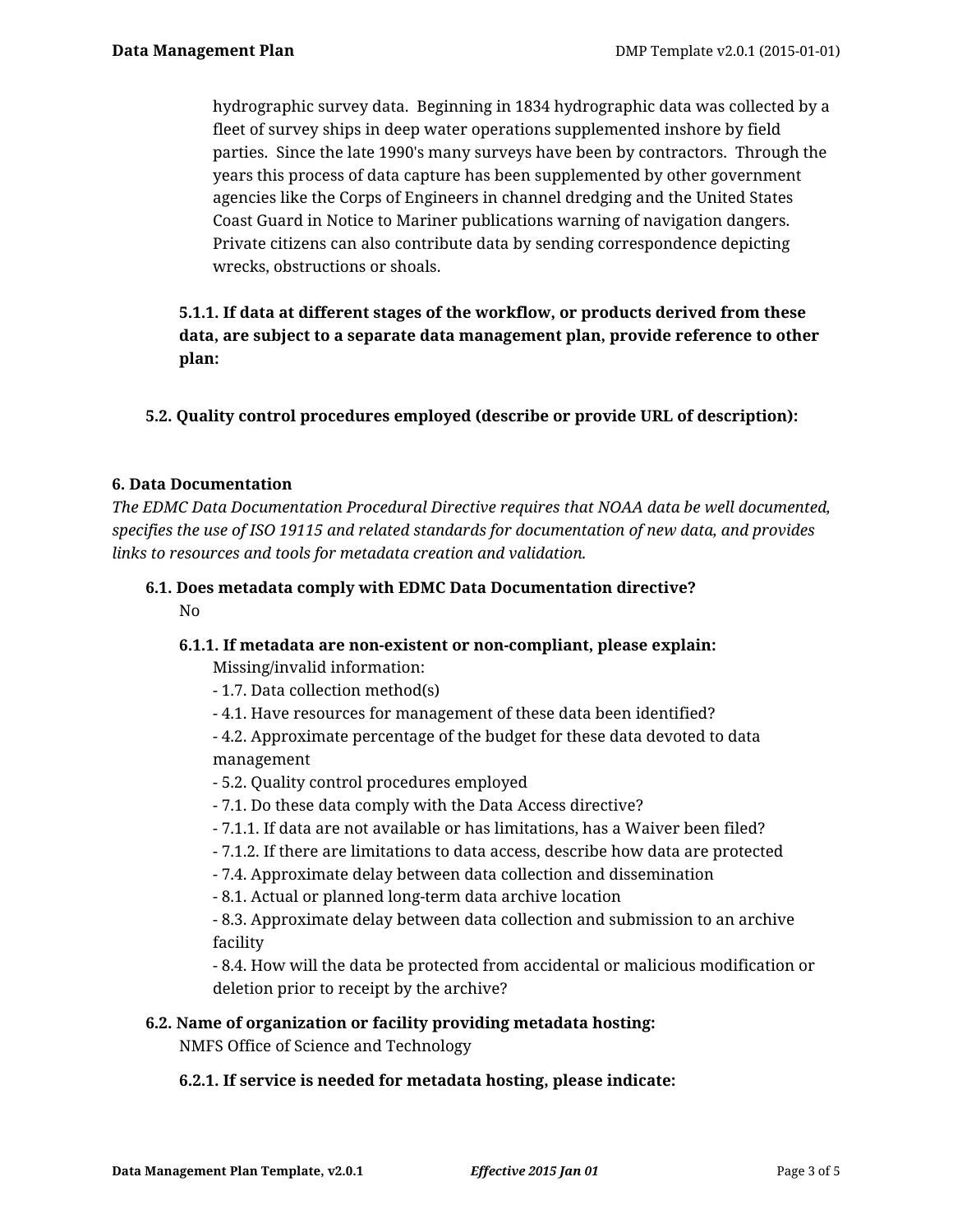# **6.3. URL of metadata folder or data catalog, if known:**

https://www.fisheries.noaa.gov/inport/item/39979

## **6.4. Process for producing and maintaining metadata**

*(describe or provide URL of description):*

Metadata produced and maintained in accordance with the NOAA Data Documentation Procedural Directive: https://nosc.noaa.gov/EDMC/DAARWG/docs/EDMC\_PD-Data\_Documentation\_v1.pdf

# **7. Data Access**

*NAO 212-15 states that access to environmental data may only be restricted when distribution is explicitly limited by law, regulation, policy (such as those applicable to personally identifiable information or protected critical infrastructure information or proprietary trade information) or by security requirements. The EDMC Data Access Procedural Directive contains specific guidance, recommends the use of open-standard, interoperable, non-proprietary web services, provides information about resources and tools to enable data access, and includes a Waiver to be submitted to justify any approach other than full, unrestricted public access.*

## **7.1. Do these data comply with the Data Access directive?**

**7.1.1. If the data are not to be made available to the public at all, or with limitations, has a Waiver (Appendix A of Data Access directive) been filed?**

**7.1.2. If there are limitations to public data access, describe how data are protected from unauthorized access or disclosure:**

#### **7.2. Name of organization of facility providing data access:** Office of Coast Survey (OCS)

**7.2.1. If data hosting service is needed, please indicate:**

## **7.2.2. URL of data access service, if known:**

http://www.ngdc.noaa.gov/mgg/gdas/gd\_sys.html http://www.ngdc.noaa.gov/mgg/gdas/gd\_sys.html http://www.ngdc.noaa.gov/mgg/gdas/gd\_sys.html

## **7.3. Data access methods or services offered:**

Price information is available upon request. Pre-payment is possible by check, money order or bankcard. There is a standard handling charge with additional costs for special handling. Orders can be placed by fax, e-mail, regular mail or telephone. Data is available over internet using GEODAS and may be downloaded without charge. Ordering Instructions: Tide and water level data can be obtained through the National Ocean Service Center for Operational Oceanographic Products and Services. Tide and